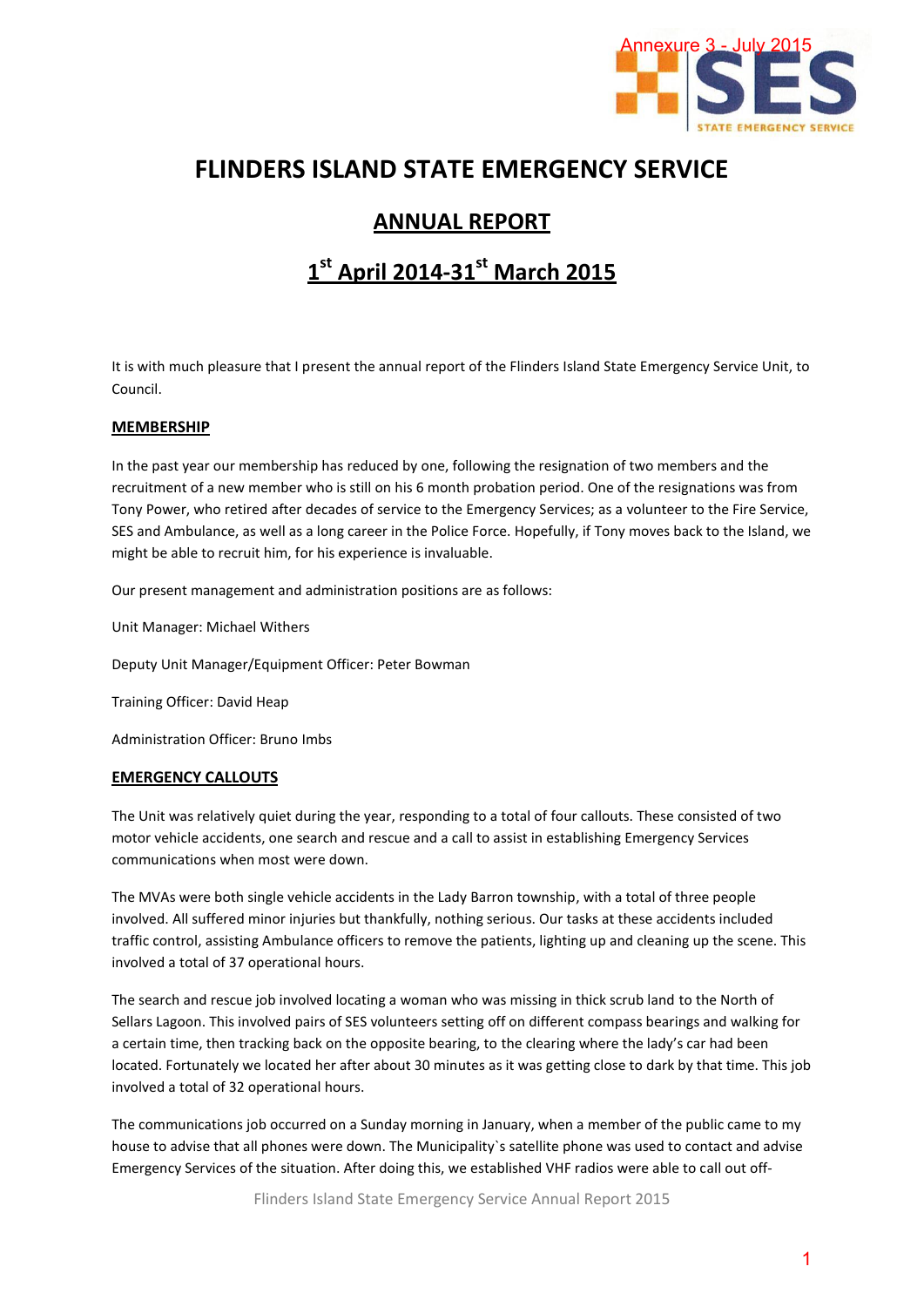

Island. I then handed out 6 VHF radios to Ambulance, Fire, Police and the Hospital, to use in case of an emergency. This took a total of 4.5 hours until Telstra were able to restore communications.

# **TRAINING**

Our members were involved in a total of 1802 hours of training over the year. The training takes place every second Tuesday internally and 3 weekends with the Regional Training Officer from Launceston. Included in this were Road Crash Rescue, Storm and Flood Damage, Search and Rescue, Navigation, First Aid, Steep slope Rescue and Four Wheel Drive Techniques and Recovery training.

## **COMMUNITY ACTIVITIES**

A total of 193 hours of community activities were performed by our members during the year. Included in this was traffic control and manning water and food stations for the FIAA5, the Pub to Pub and the Flinders Five fun runs. We also provided lights and generating equipment for the Council, for the unloading of bluemetal and aggregate off the barge at Whitemark wharf and a the Airport.

## **EQUIPMENT**

We have continued to improve our equipment during the year, with the most notable being the purchase of new hydraulic road crash rescue "Jaws of Life". These are lighter, more powerful and much more user-friendly. This shows the SES`s continued commitment to equipment upgrades for our Unit.

# **FINANCE**

An audited financial statement of our Unit's finances, showing a credit balance of \$1055.21, as of 31<sup>st</sup> March 2015, is included.

#### **SUMMARY**

Finally, a big thank-you to our members and their families, to the SES staff, Ambulance Tasmania Volunteers, Tas. Fire Volunteers, Tasmania Police, Flinders Island Council staff and Councillors and to anyone else who have assisted us throughout the year.

Michael Withers,

Unit Manager